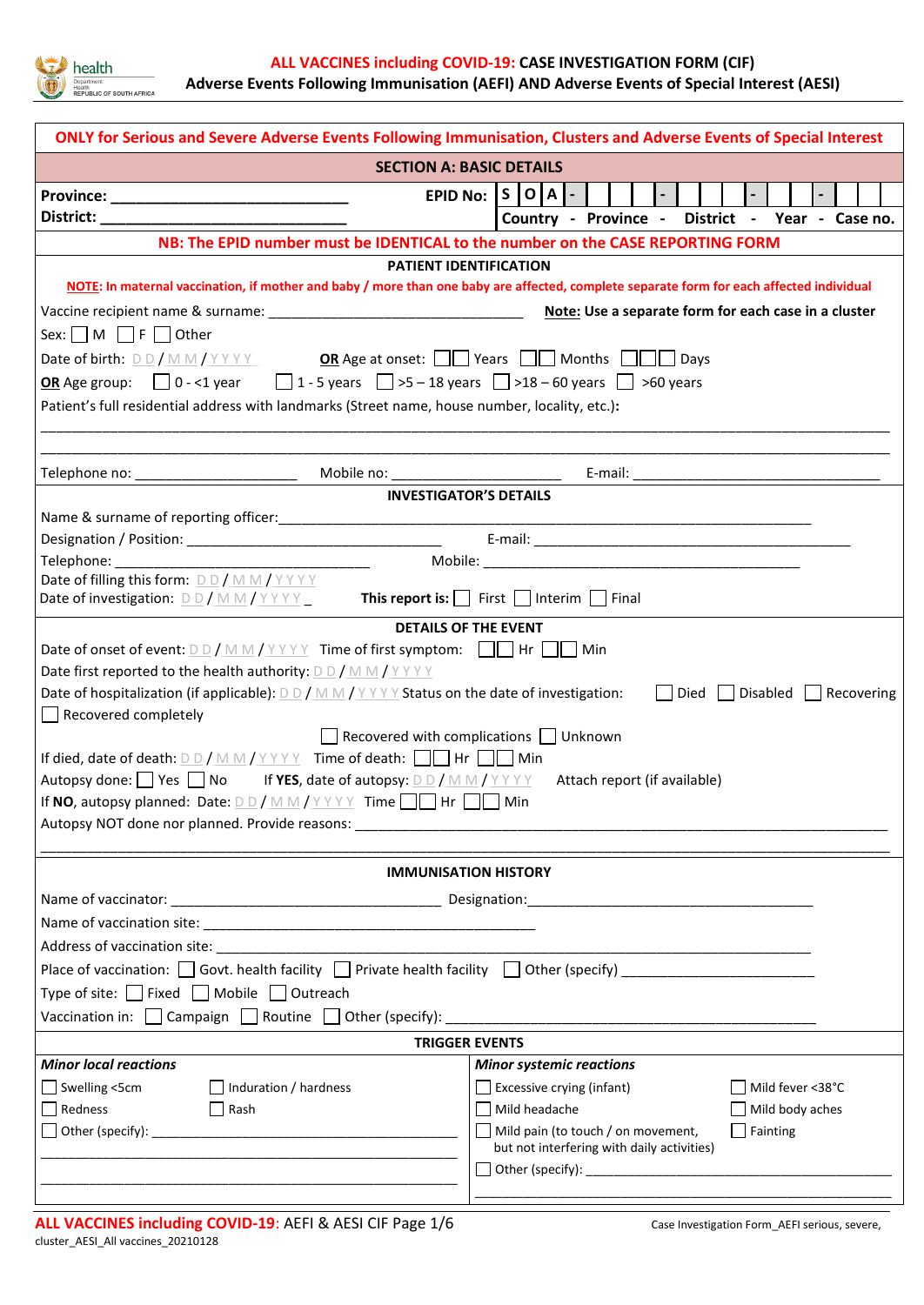| Severe local reactions                                                                                                                    |                                                      |            |                               |                                                                |                                                                                                    |           |                            |                                                                                |               |               |                            |  |  |
|-------------------------------------------------------------------------------------------------------------------------------------------|------------------------------------------------------|------------|-------------------------------|----------------------------------------------------------------|----------------------------------------------------------------------------------------------------|-----------|----------------------------|--------------------------------------------------------------------------------|---------------|---------------|----------------------------|--|--|
| Severe systemic reactions<br>Hospitalisation<br>Pain, redness and/or swelling >3 days                                                     |                                                      |            | Death                         |                                                                |                                                                                                    |           | Collapse/ shock-like state |                                                                                |               |               |                            |  |  |
| Swelling >5cm                                                                                                                             | Fever ≥38°C                                          |            |                               |                                                                |                                                                                                    |           |                            | $\Box$ Anaphylaxis                                                             |               |               |                            |  |  |
| Swelling beyond nearest joint                                                                                                             |                                                      |            |                               |                                                                |                                                                                                    |           | Thrombocytopenia           |                                                                                |               |               |                            |  |  |
| Lymphadenitis                                                                                                                             |                                                      |            | Seizures □ Febrile □ Afebrile |                                                                |                                                                                                    |           | $\Box$ Encephalopathy      |                                                                                | $\Box$ Sepsis |               |                            |  |  |
| Abscess                                                                                                                                   |                                                      |            | Toxic shock syndrome          |                                                                |                                                                                                    |           | $\Box$ Vomiting            |                                                                                | Diarrhoea     |               |                            |  |  |
| Necrosis at vaccination site                                                                                                              |                                                      |            |                               | $\Box$ Other (specify): $\Box$                                 |                                                                                                    |           |                            |                                                                                |               |               |                            |  |  |
| Other (specify):                                                                                                                          |                                                      |            |                               | Foetal adverse reactions in the case of maternal immunisation: |                                                                                                    |           |                            |                                                                                |               |               |                            |  |  |
|                                                                                                                                           |                                                      |            |                               | Decreased FHR variability                                      | Decreased foetal movement   Foetal death                                                           |           |                            |                                                                                |               |               |                            |  |  |
|                                                                                                                                           |                                                      |            |                               |                                                                | Onset of preterm labour, assessed to be possibly/probably related                                  |           |                            |                                                                                |               |               |                            |  |  |
|                                                                                                                                           |                                                      |            |                               |                                                                | Foetal anomaly assessed to be possibly/probably related (e.g. congenital anomaly feasible<br>with  |           |                            |                                                                                |               |               |                            |  |  |
|                                                                                                                                           |                                                      |            |                               |                                                                | pre-pregnancy or 1 <sup>st</sup> trimester immunisation)                                           |           |                            |                                                                                |               |               |                            |  |  |
|                                                                                                                                           |                                                      |            |                               |                                                                | Foetus affected by maternal immunization (e.g. live vaccine administered to mother)                |           |                            |                                                                                |               |               |                            |  |  |
|                                                                                                                                           |                                                      |            |                               |                                                                |                                                                                                    |           |                            | VACCINE INFORMATION (Attach copy of Road to Heath Booklet or Vaccination Card) |               |               |                            |  |  |
|                                                                                                                                           |                                                      |            |                               |                                                                |                                                                                                    |           |                            |                                                                                |               |               |                            |  |  |
|                                                                                                                                           |                                                      |            |                               |                                                                | NOTE: In the case of a foetal adverse event, ALSO record the mother's maternal vaccination details |           |                            |                                                                                |               |               |                            |  |  |
| Vaccine/s administered (Complete ONLY for alleged vaccine/s administered before the event)                                                |                                                      |            |                               |                                                                |                                                                                                    |           |                            |                                                                                |               |               | Diluent (Where applicable) |  |  |
| Vaccine/s given                                                                                                                           | Date                                                 | Time       | Dose<br>number                | Batch/Lot                                                      | Expiry date /<br>Manufacture                                                                       |           | <b>VVM</b><br><b>Stage</b> | Manufacturer                                                                   | Batch/Lot     | <b>Expiry</b> | Date & time of             |  |  |
| (Use trade names)                                                                                                                         | vaccinated                                           | vaccinated | $(1^{st}, 2^{nd})$            | number                                                         | date (COVID)                                                                                       |           | (If applies)               |                                                                                | number        | date          | reconstitution             |  |  |
|                                                                                                                                           |                                                      |            |                               |                                                                |                                                                                                    |           |                            |                                                                                |               |               |                            |  |  |
|                                                                                                                                           |                                                      |            |                               |                                                                |                                                                                                    |           |                            |                                                                                |               |               |                            |  |  |
|                                                                                                                                           |                                                      |            |                               |                                                                |                                                                                                    |           |                            |                                                                                |               |               |                            |  |  |
|                                                                                                                                           |                                                      |            |                               |                                                                |                                                                                                    |           |                            |                                                                                |               |               |                            |  |  |
|                                                                                                                                           |                                                      |            |                               |                                                                |                                                                                                    |           |                            |                                                                                |               |               |                            |  |  |
|                                                                                                                                           |                                                      |            |                               |                                                                |                                                                                                    |           |                            |                                                                                |               |               |                            |  |  |
|                                                                                                                                           |                                                      |            |                               |                                                                |                                                                                                    |           |                            |                                                                                |               |               |                            |  |  |
|                                                                                                                                           |                                                      |            |                               |                                                                |                                                                                                    |           |                            |                                                                                |               |               |                            |  |  |
|                                                                                                                                           |                                                      |            |                               |                                                                |                                                                                                    |           |                            |                                                                                |               |               |                            |  |  |
| <b>Consumables used</b>                                                                                                                   | <b>Needles</b>                                       |            |                               | Size: $\frac{1}{\sqrt{1-\frac{1}{2}}\cdot\frac{1}{2}}$         | Batch:<br>Expiry date:                                                                             |           |                            |                                                                                |               |               |                            |  |  |
| (unless pre-filled)                                                                                                                       | <b>Syringes</b><br>Size:<br>Batch:<br>Expiry date:   |            |                               |                                                                |                                                                                                    |           |                            |                                                                                |               |               |                            |  |  |
| SECTION B: RELEVANT PATIENT INFORMATION PRIOR TO IMMUNISATION (Use additional sheet if needed)                                            |                                                      |            |                               |                                                                |                                                                                                    |           |                            |                                                                                |               |               |                            |  |  |
| NOTE: In the case of a foetus/newborn potentially affected by maternal immunisation, complete questions below for mother. Where questions |                                                      |            |                               |                                                                |                                                                                                    |           |                            |                                                                                |               |               |                            |  |  |
| would apply to the foetus/newborn, please provide additional details in the space provided                                                |                                                      |            |                               |                                                                |                                                                                                    |           |                            |                                                                                |               |               |                            |  |  |
|                                                                                                                                           | Questions applicable to the VACCINEE                 |            |                               |                                                                |                                                                                                    |           |                            | Findings and Remarks *Compulsory to provide explanations                       |               |               |                            |  |  |
| Any history of similar event?                                                                                                             |                                                      |            |                               |                                                                | Yes*                                                                                               | <b>No</b> | Unknown                    |                                                                                |               |               |                            |  |  |
| Any previous reactions or adverse event after immunisation?                                                                               |                                                      |            |                               |                                                                | Yes*                                                                                               | No        | Unknown                    |                                                                                |               |               |                            |  |  |
| Any history of allergies? (vaccine, food, drugs)                                                                                          |                                                      |            |                               |                                                                | Yes*                                                                                               | No        | Unknown                    |                                                                                |               |               |                            |  |  |
| Any family history of any allergies?                                                                                                      |                                                      |            |                               |                                                                | Yes*                                                                                               | No        | Unknown                    |                                                                                |               |               |                            |  |  |
| Any family history of any disease/s (relevant to AEFI)?                                                                                   |                                                      |            |                               |                                                                |                                                                                                    |           |                            |                                                                                |               |               |                            |  |  |
|                                                                                                                                           |                                                      |            |                               |                                                                | Yes*                                                                                               | No        | Unknown                    |                                                                                |               |               |                            |  |  |
| Pre-existing medical condition/ congenital disorder?                                                                                      |                                                      |            |                               |                                                                | Yes*                                                                                               | No        | Unknown                    |                                                                                |               |               |                            |  |  |
| Pre-existing acute illness (30 days) prior to vaccination?                                                                                |                                                      |            |                               |                                                                | Yes*                                                                                               | No        | Unknown                    |                                                                                |               |               |                            |  |  |
| Suffering from any medical condition currently?                                                                                           |                                                      |            |                               |                                                                | Yes*                                                                                               | No        | Unknown                    |                                                                                |               |               |                            |  |  |
|                                                                                                                                           |                                                      |            |                               |                                                                | Yes*                                                                                               | No        | Unknown                    |                                                                                |               |               |                            |  |  |
| History of hospitalisation in last 30 days, with cause?                                                                                   |                                                      |            |                               |                                                                |                                                                                                    |           |                            |                                                                                |               |               |                            |  |  |
|                                                                                                                                           | Tested COVID-19 positive prior to vaccination? Date? |            |                               |                                                                | Yes*                                                                                               | No        | Unknown                    |                                                                                |               |               |                            |  |  |
| Receiving any concomitant medication?<br>Yes*                                                                                             |                                                      |            |                               |                                                                | No                                                                                                 | Unknown   |                            |                                                                                |               |               |                            |  |  |
| If yes, name the drug, indication, doses and treatment dates.                                                                             |                                                      |            |                               |                                                                |                                                                                                    |           |                            |                                                                                |               |               |                            |  |  |
| Receiving any herbal and/or traditional medicines?                                                                                        |                                                      |            |                               | Yes*                                                           | No                                                                                                 | Unknown   |                            |                                                                                |               |               |                            |  |  |
| If yes, name the drug, indication, doses and treatment dates.                                                                             |                                                      |            |                               |                                                                |                                                                                                    |           |                            |                                                                                |               |               |                            |  |  |
| <b>For adult women:</b> Currently pregnant: Yes (weeks)<br>Unknown<br>No                                                                  |                                                      |            |                               |                                                                |                                                                                                    |           |                            |                                                                                |               |               |                            |  |  |
|                                                                                                                                           | Currently breastfeeding: Yes                         |            |                               | N <sub>o</sub>                                                 |                                                                                                    |           |                            |                                                                                |               |               |                            |  |  |
|                                                                                                                                           |                                                      |            |                               |                                                                |                                                                                                    |           |                            |                                                                                |               |               |                            |  |  |
| <b>For infants:</b> Gestation:   Full-term   Premature   Post-term                                                                        |                                                      |            |                               |                                                                |                                                                                                    |           | Birth weight:              |                                                                                |               |               |                            |  |  |
| Delivery procedure: Normal   Caesarean   Assisted (forceps, vacuum, etc.)                                                                 |                                                      |            |                               |                                                                |                                                                                                    |           |                            |                                                                                |               |               |                            |  |  |
|                                                                                                                                           |                                                      |            |                               |                                                                |                                                                                                    |           |                            |                                                                                |               |               |                            |  |  |
| With complications (Specify):                                                                                                             |                                                      |            |                               |                                                                |                                                                                                    |           |                            |                                                                                |               |               |                            |  |  |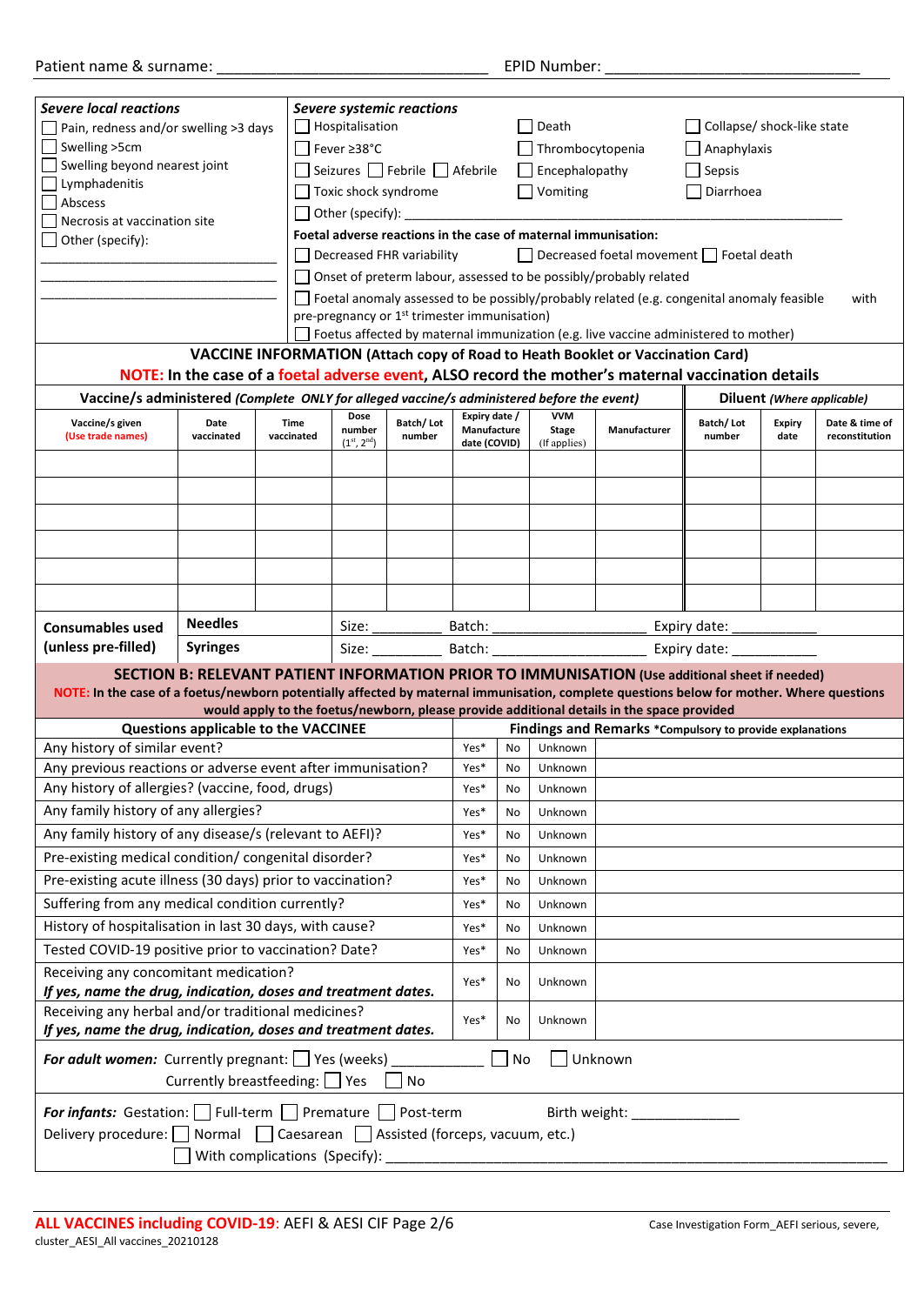| SECTION C: DETAILS OF FIRST EXAMINATION** OF SERIOUS/SEVERE AEFI CASE                                                                                                                                                                                                                                                                                                                                                                                                                                                                                                                                                                                                                                                                                                                                                    |                                                                                             |  |                                      |  |  |  |  |
|--------------------------------------------------------------------------------------------------------------------------------------------------------------------------------------------------------------------------------------------------------------------------------------------------------------------------------------------------------------------------------------------------------------------------------------------------------------------------------------------------------------------------------------------------------------------------------------------------------------------------------------------------------------------------------------------------------------------------------------------------------------------------------------------------------------------------|---------------------------------------------------------------------------------------------|--|--------------------------------------|--|--|--|--|
| Source of information (Tick $(\check{\ell})$ all that apply): $\Box$ Examination by the investigator $\Box$ Documents                                                                                                                                                                                                                                                                                                                                                                                                                                                                                                                                                                                                                                                                                                    |                                                                                             |  |                                      |  |  |  |  |
|                                                                                                                                                                                                                                                                                                                                                                                                                                                                                                                                                                                                                                                                                                                                                                                                                          |                                                                                             |  |                                      |  |  |  |  |
| <u> 1990 - Andrea Stadt Britain, actor a component de la componentación de la componentación de la componentación</u>                                                                                                                                                                                                                                                                                                                                                                                                                                                                                                                                                                                                                                                                                                    |                                                                                             |  |                                      |  |  |  |  |
|                                                                                                                                                                                                                                                                                                                                                                                                                                                                                                                                                                                                                                                                                                                                                                                                                          |                                                                                             |  |                                      |  |  |  |  |
| Signs and symptoms of the AEFI in chronological order from the time of vaccination:                                                                                                                                                                                                                                                                                                                                                                                                                                                                                                                                                                                                                                                                                                                                      |                                                                                             |  |                                      |  |  |  |  |
|                                                                                                                                                                                                                                                                                                                                                                                                                                                                                                                                                                                                                                                                                                                                                                                                                          |                                                                                             |  |                                      |  |  |  |  |
|                                                                                                                                                                                                                                                                                                                                                                                                                                                                                                                                                                                                                                                                                                                                                                                                                          |                                                                                             |  |                                      |  |  |  |  |
|                                                                                                                                                                                                                                                                                                                                                                                                                                                                                                                                                                                                                                                                                                                                                                                                                          |                                                                                             |  |                                      |  |  |  |  |
| Person                                                                                                                                                                                                                                                                                                                                                                                                                                                                                                                                                                                                                                                                                                                                                                                                                   |                                                                                             |  | Date: DD/MM/YYYY                     |  |  |  |  |
| completing the<br>clinical details                                                                                                                                                                                                                                                                                                                                                                                                                                                                                                                                                                                                                                                                                                                                                                                       |                                                                                             |  | Time: $\Box \Box$ Hr $\Box \Box$ Min |  |  |  |  |
| **Instructions: Attach copies of ALL available documents (including case reporting form, discharge summary, case notes, laboratory<br>reports and autopsy reports, prescriptions for concomitant medication) and then complete additional information NOT AVAILABLE<br>in existing documents, i.e.<br>If patient has received medical care: Attach copies of all available documents (including case sheet, discharge summary,<br>$\bullet$<br>laboratory reports and autopsy reports, if available). Provide only information not available in the attached documents below.<br>If patient has not received medical care: Obtain history, examine the patient and record your findings below (add additional<br>$\bullet$<br>sheets if necessary)<br>Provisional / Final diagnosis at the facility ("valid diagnosis"): |                                                                                             |  |                                      |  |  |  |  |
|                                                                                                                                                                                                                                                                                                                                                                                                                                                                                                                                                                                                                                                                                                                                                                                                                          | SECTION D: DETAILS OF VACCINES PROVIDED AT THE SITE LINKED TO AEFI ON THE CORRESPONDING DAY |  |                                      |  |  |  |  |
| Vaccinees immunised for<br>Vaccine name<br>each antigen at session                                                                                                                                                                                                                                                                                                                                                                                                                                                                                                                                                                                                                                                                                                                                                       |                                                                                             |  |                                      |  |  |  |  |
| available.                                                                                                                                                                                                                                                                                                                                                                                                                                                                                                                                                                                                                                                                                                                                                                                                               | Number of vaccinees<br>site. Attach record if<br>vaccinated per session                     |  |                                      |  |  |  |  |
| When was the patient immunised?<br>a)<br>Within the first vaccinations of the session Within the last vaccinations of the session Unknown                                                                                                                                                                                                                                                                                                                                                                                                                                                                                                                                                                                                                                                                                |                                                                                             |  |                                      |  |  |  |  |
| In case of multidose vials, when was the vaccine given? $\Box$ Within the first few doses of the vial administered<br>Within the last<br>b)<br>doses of the vial administered $\Box$ Unknown<br>Time vial was opened: $\Box$ Hr<br>  Min<br>C)                                                                                                                                                                                                                                                                                                                                                                                                                                                                                                                                                                           |                                                                                             |  |                                      |  |  |  |  |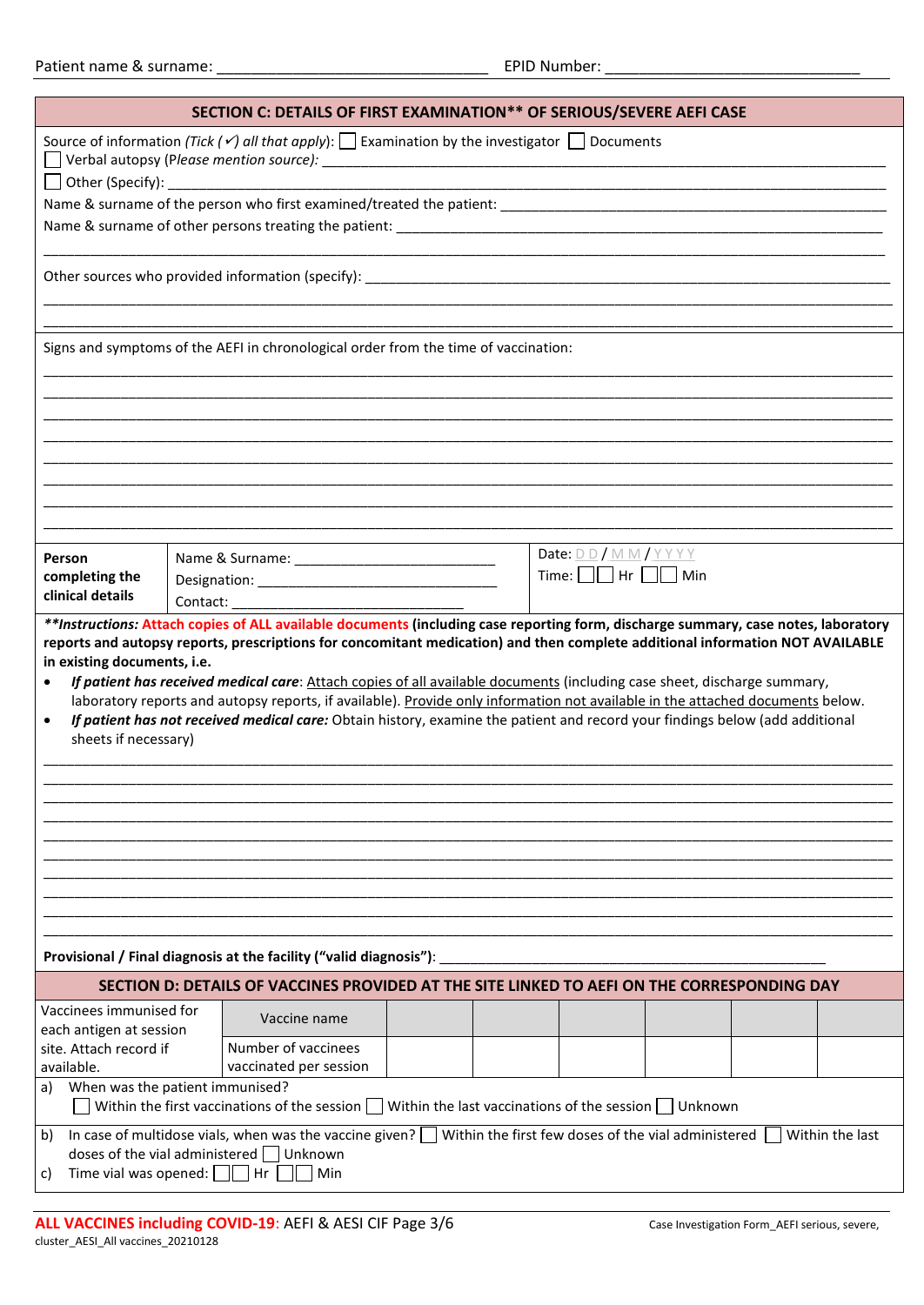|                                                                                                                                                   |                                                                                                                    | <b>Findings and Remarks</b><br>*Compulsory to provide explanations |           |                     |  |  |    |  |
|---------------------------------------------------------------------------------------------------------------------------------------------------|--------------------------------------------------------------------------------------------------------------------|--------------------------------------------------------------------|-----------|---------------------|--|--|----|--|
| d)                                                                                                                                                | Was there an error in prescribing or non-adherence to<br>recommendations for use of this vaccine?                  | Yes <sup>*</sup>                                                   | No        |                     |  |  |    |  |
| e)                                                                                                                                                | Based on your investigation, do you feel that the vaccine<br>(ingredients) administered could have been unsterile? | Yes <sup>*</sup>                                                   | No        | Unable to<br>assess |  |  |    |  |
| f                                                                                                                                                 | Based on your investigation, do you feel that the vaccine's                                                        |                                                                    |           |                     |  |  |    |  |
|                                                                                                                                                   | physical condition (e.g. color, turbidity, foreign substances etc.)<br>was abnormal at the time of administration? | Yes <sup>*</sup>                                                   | <b>No</b> | Unable to<br>assess |  |  |    |  |
|                                                                                                                                                   | Based on your investigation, do you feel that there was an error                                                   |                                                                    |           |                     |  |  |    |  |
| g)                                                                                                                                                | in vaccine reconstitution/preparation by the vaccinator (e.g.                                                      |                                                                    |           | Unable to           |  |  |    |  |
|                                                                                                                                                   | wrong product, wrong diluent, improper mixing, improper                                                            | Yes <sup>*</sup>                                                   | No        | assess              |  |  |    |  |
|                                                                                                                                                   | syringe filling etc.)?                                                                                             |                                                                    |           |                     |  |  |    |  |
| h)                                                                                                                                                | Based on your investigation, do you feel that there was an error                                                   |                                                                    |           |                     |  |  |    |  |
|                                                                                                                                                   | in vaccine handling (e.g. break in cold chain during transport,                                                    | Yes <sup>*</sup>                                                   | No        | Unable to<br>assess |  |  |    |  |
|                                                                                                                                                   | storage and/or immunisation session etc.)?                                                                         |                                                                    |           |                     |  |  |    |  |
| i)                                                                                                                                                | Based on your investigation, do you feel that the vaccine was                                                      |                                                                    |           |                     |  |  |    |  |
|                                                                                                                                                   | administered incorrectly (e.g. wrong dose, site or route of                                                        | Yes <sup>*</sup>                                                   | No        | Unable to           |  |  |    |  |
|                                                                                                                                                   | administration, wrong needle size, not following good injection                                                    |                                                                    |           | assess              |  |  |    |  |
|                                                                                                                                                   | practice etc.)?                                                                                                    |                                                                    |           |                     |  |  |    |  |
| j)                                                                                                                                                | Number immunised from the concerned vaccine vial/ampoule                                                           |                                                                    |           |                     |  |  |    |  |
| $\mathsf{k}$                                                                                                                                      | Number immunised with the concerned vaccine in the same<br>session                                                 |                                                                    |           |                     |  |  |    |  |
| I)                                                                                                                                                | Number immunised with the concerned vaccine having the                                                             |                                                                    |           | Specify locations:  |  |  |    |  |
|                                                                                                                                                   | same batch number in other locations.                                                                              |                                                                    |           |                     |  |  |    |  |
| m)                                                                                                                                                | Could this event be a stress response related to immunisation                                                      |                                                                    |           | Unable to           |  |  |    |  |
|                                                                                                                                                   | (e.g. acute stress response, vasovagal reaction, hyperventilation,                                                 | Yes <sup>*</sup>                                                   | No        | assess              |  |  |    |  |
|                                                                                                                                                   | dissociative neurological symptom reaction etc.)?                                                                  |                                                                    |           |                     |  |  |    |  |
| n)                                                                                                                                                | Is this case a part of a cluster?                                                                                  | Yes <sup>*</sup>                                                   | No        | Unknown             |  |  |    |  |
| If YES, how many other cases have been detected in the cluster?                                                                                   |                                                                                                                    |                                                                    |           |                     |  |  |    |  |
| Did all the cases in the cluster receive vaccine from the same vial?                                                                              |                                                                                                                    |                                                                    |           | Unknown             |  |  |    |  |
|                                                                                                                                                   | If NO, number of vials used in the cluster (enter details separately)                                              |                                                                    |           |                     |  |  |    |  |
| SECTION E: IMMUNISATION PRACTICES AT THE PLACE(S) WHERE CONCERNED VACCINE WAS USED<br>(Complete this section by asking and/or observing practice) |                                                                                                                    |                                                                    |           |                     |  |  |    |  |
|                                                                                                                                                   | <b>Syringes and needles used</b>                                                                                   |                                                                    |           |                     |  |  |    |  |
|                                                                                                                                                   | Are AD syringes used for immunisation? Ves No Unknown<br>If NO, specify the type of syringes used:                 |                                                                    |           |                     |  |  |    |  |
|                                                                                                                                                   |                                                                                                                    |                                                                    |           |                     |  |  |    |  |
|                                                                                                                                                   | Needle used:                                                                                                       |                                                                    |           |                     |  |  |    |  |
|                                                                                                                                                   |                                                                                                                    |                                                                    |           |                     |  |  |    |  |
|                                                                                                                                                   |                                                                                                                    |                                                                    |           |                     |  |  |    |  |
|                                                                                                                                                   |                                                                                                                    |                                                                    |           |                     |  |  |    |  |
|                                                                                                                                                   |                                                                                                                    |                                                                    |           |                     |  |  |    |  |
|                                                                                                                                                   | Reconstitution procedure (complete only if applicable, $\checkmark$ NA if not applicable)<br><b>Status</b>         |                                                                    |           |                     |  |  |    |  |
| Same reconstitution syringe used for multiple vials of same vaccine?<br>Yes<br>No<br>a)                                                           |                                                                                                                    |                                                                    |           |                     |  |  | ΝA |  |
| b)                                                                                                                                                | Same reconstitution syringe used for reconstituting different vaccines?<br>Yes<br>ΝA<br>No                         |                                                                    |           |                     |  |  |    |  |
| c)                                                                                                                                                | Separate reconstitution syringe for each vaccine vial?<br>Yes<br>ΝA<br>No                                          |                                                                    |           |                     |  |  |    |  |
|                                                                                                                                                   | Separate reconstitution syringe for each vaccination?<br>d)<br>Yes<br><b>NA</b><br>No                              |                                                                    |           |                     |  |  |    |  |
| Are vaccines and diluents used the same as those recommended by the manufacturer?<br>e)<br>Yes<br>No<br>ΝA                                        |                                                                                                                    |                                                                    |           |                     |  |  |    |  |
|                                                                                                                                                   | Specific key findings/additional observations and comments:                                                        |                                                                    |           |                     |  |  |    |  |
|                                                                                                                                                   |                                                                                                                    |                                                                    |           |                     |  |  |    |  |
|                                                                                                                                                   |                                                                                                                    |                                                                    |           |                     |  |  |    |  |
|                                                                                                                                                   |                                                                                                                    |                                                                    |           |                     |  |  |    |  |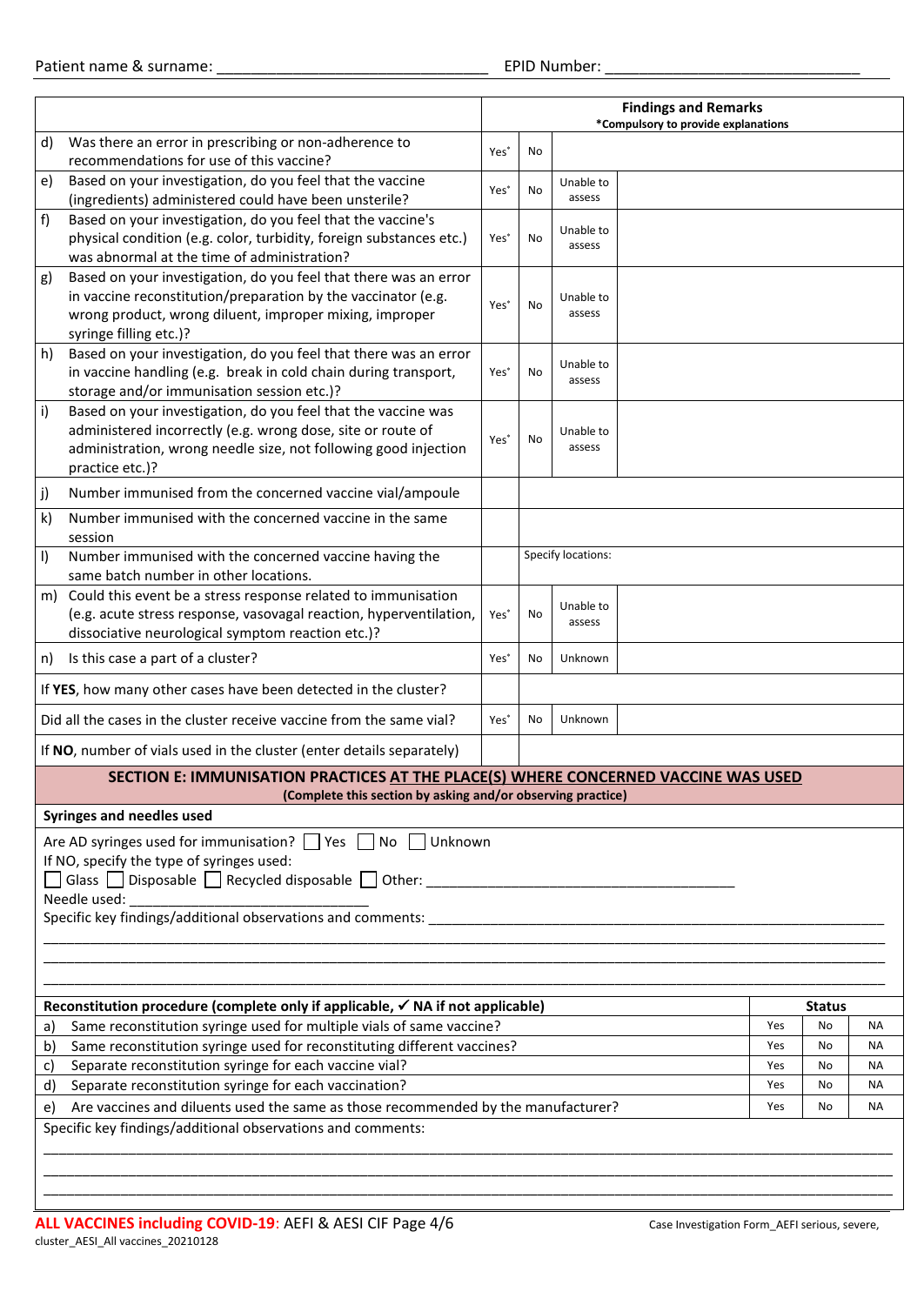| Injection technique of vaccinator(s) (Observe another session in the same locality)                                        |                                                                                                               |      |       |         |                                                                    | <b>Status</b> |    |           |  |
|----------------------------------------------------------------------------------------------------------------------------|---------------------------------------------------------------------------------------------------------------|------|-------|---------|--------------------------------------------------------------------|---------------|----|-----------|--|
| a)                                                                                                                         | Correct dose and route?                                                                                       |      |       |         |                                                                    | Yes           | No | ΝA        |  |
| b)                                                                                                                         | Time of reconstitution mentioned on the vial? (in case of freeze dried vaccines)                              |      |       |         |                                                                    |               |    | ΝA        |  |
| c)                                                                                                                         | Non-touch technique followed?                                                                                 |      |       |         |                                                                    |               |    | <b>NA</b> |  |
| d)                                                                                                                         | Contraindications screened prior to vaccination?                                                              |      | Yes   | No      | ΝA                                                                 |               |    |           |  |
| e)                                                                                                                         | How many AEFI were reported from the centre that distributed the vaccine in the last 30 days?                 |      |       |         |                                                                    | Yes           | No | <b>NA</b> |  |
| f)                                                                                                                         | Training received by the vaccinator? If Yes, specify date of last training $D D / M M / Y Y Y Y$              |      |       |         |                                                                    | Yes           | No | <b>NA</b> |  |
|                                                                                                                            | Specific key findings/ additional observations and comments:                                                  |      |       |         |                                                                    |               |    |           |  |
|                                                                                                                            |                                                                                                               |      |       |         |                                                                    |               |    |           |  |
|                                                                                                                            |                                                                                                               |      |       |         |                                                                    |               |    |           |  |
|                                                                                                                            |                                                                                                               |      |       |         |                                                                    |               |    |           |  |
|                                                                                                                            |                                                                                                               |      |       |         |                                                                    |               |    |           |  |
|                                                                                                                            | SECTION F: COLD CHAIN AND TRANSPORT (Complete this section by asking and/or observing practice)               |      |       |         |                                                                    |               |    |           |  |
|                                                                                                                            | Last vaccine storage point                                                                                    |      |       |         | <b>Findings and Remarks</b><br>*Compulsory to provide explanations |               |    |           |  |
| a)                                                                                                                         | Is the temperature of the vaccine storage refrigerator                                                        |      |       |         |                                                                    |               |    |           |  |
|                                                                                                                            | monitored?                                                                                                    | Yes  | No*   |         |                                                                    |               |    |           |  |
|                                                                                                                            | If YES, was there any deviation outside of $2-8$ °C after the<br>i)                                           | Yes* | No    |         |                                                                    |               |    |           |  |
|                                                                                                                            | vaccine was placed inside?                                                                                    |      |       |         |                                                                    |               |    |           |  |
|                                                                                                                            | If YES, provide details and evidence of monitoring separately.<br>ii)                                         |      |       |         |                                                                    |               |    |           |  |
| b)                                                                                                                         | Was the incorrect procedure followed for storing vaccines,                                                    | Yes* | No    | Unknown |                                                                    |               |    |           |  |
|                                                                                                                            | diluents and syringes followed?                                                                               |      |       |         |                                                                    |               |    |           |  |
| c)                                                                                                                         | Was any other item (other than vaccines and diluents) in the<br>refrigerator or freezer?                      | Yes* | No    | Unknown |                                                                    |               |    |           |  |
| d)                                                                                                                         | Were any partially used reconstituted vaccines in the                                                         |      |       |         |                                                                    |               |    |           |  |
|                                                                                                                            | refrigerator?                                                                                                 | Yes* | No    | Unknown |                                                                    |               |    |           |  |
| e)                                                                                                                         | Were any unusable vaccines (expired, no label, VVM at stages                                                  | Yes* | No    | Unknown |                                                                    |               |    |           |  |
|                                                                                                                            | 3 or 4, frozen) in the refrigerator?                                                                          |      |       |         |                                                                    |               |    |           |  |
| f)                                                                                                                         | Were any unusable diluents (expired, manufacturer not                                                         | Yes* | No    | Unknown |                                                                    |               |    |           |  |
|                                                                                                                            | matched, cracked, dirty ampoule) in the store?<br>Specific key findings/additional observations and comments: |      |       |         |                                                                    |               |    |           |  |
|                                                                                                                            |                                                                                                               |      |       |         |                                                                    |               |    |           |  |
|                                                                                                                            |                                                                                                               |      |       |         |                                                                    |               |    |           |  |
|                                                                                                                            |                                                                                                               |      |       |         |                                                                    |               |    |           |  |
|                                                                                                                            |                                                                                                               |      |       |         | <b>Findings and Remarks</b>                                        |               |    |           |  |
|                                                                                                                            | <b>Vaccine transportation</b>                                                                                 |      |       |         | *Compulsory to provide explanations                                |               |    |           |  |
| a)                                                                                                                         | Specify the type of vaccine carrier used                                                                      |      |       |         |                                                                    |               |    |           |  |
| b)                                                                                                                         | Was the vaccine carrier sent to the site on the same day as                                                   | Yes  | $No*$ | Unknown |                                                                    |               |    |           |  |
| c)                                                                                                                         | vaccination?<br>Was the vaccine carrier returned from the site on the same                                    |      |       |         |                                                                    |               |    |           |  |
|                                                                                                                            | day as vaccination?                                                                                           | Yes  | $No*$ | Unknown |                                                                    |               |    |           |  |
| d)                                                                                                                         | Was a conditioned ice-pack used?                                                                              | Yes  | $No*$ | Unknown |                                                                    |               |    |           |  |
|                                                                                                                            | Specific key findings/additional observations and comments:                                                   |      |       |         |                                                                    |               |    |           |  |
|                                                                                                                            |                                                                                                               |      |       |         |                                                                    |               |    |           |  |
|                                                                                                                            |                                                                                                               |      |       |         |                                                                    |               |    |           |  |
|                                                                                                                            |                                                                                                               |      |       |         |                                                                    |               |    |           |  |
| SECTION G: COMMUNITY INVESTIGATION (Please visit locality and interview parents/others)                                    |                                                                                                               |      |       |         |                                                                    |               |    |           |  |
| Were any similar events reported within a time period similar to when the adverse event occurred and in the same locality? |                                                                                                               |      |       |         |                                                                    |               |    |           |  |
|                                                                                                                            | Unknown<br>  No<br>Yes                                                                                        |      |       |         |                                                                    |               |    |           |  |
|                                                                                                                            |                                                                                                               |      |       |         |                                                                    |               |    |           |  |
|                                                                                                                            |                                                                                                               |      |       |         |                                                                    |               |    |           |  |

\_\_\_\_\_\_\_\_\_\_\_\_\_\_\_\_\_\_\_\_\_\_\_\_\_\_\_\_\_\_\_\_\_\_\_\_\_\_\_\_\_\_\_\_\_\_\_\_\_\_\_\_\_\_\_\_\_\_\_\_\_\_\_\_\_\_\_\_\_\_\_\_\_\_\_\_\_\_\_\_\_\_\_\_\_\_\_\_\_\_\_\_\_\_\_\_\_\_\_\_\_\_\_\_\_\_\_\_\_\_